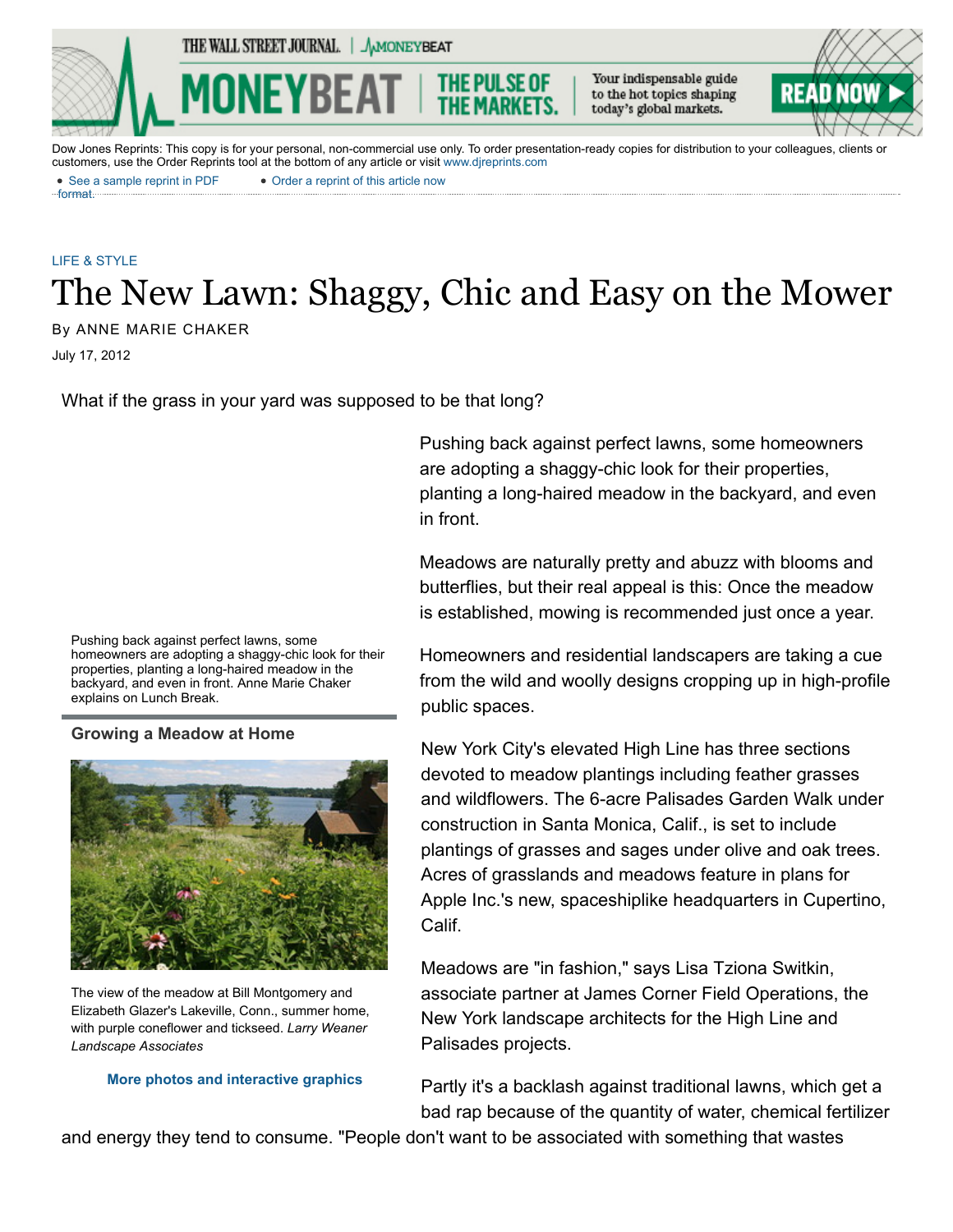## Audio

Anne Marie Chaker stopped by The Wall Street Journal This Morning to discuss "Ecochic."

> 00:00 | 02:46

resources and energy," Ms. Switkin says.

Many architects and home designers, though, like a meadow's undone look.

When "soft edges contrast nicely with the modern, straight lines of architecture, it makes a nice counterpoint," says Leonard Kady, a New York architect who maintains a

wetland meadow at his summer home on 2.5 acres in Washington, Conn.

In Landenberg, Pa., North Creek Nurseries says inquiries for "plugs," or tiny plants, for meadow and other natural-looking landscapes have climbed 60% a year for the past three years. "I get calls pretty much every day about meadows," says sales manager Claudia West. Prairie Nursery Inc., of Westfield, Wis., says sales this year are running 20% ahead of last year.

Meadows can be a sore point with suburban homeowners associations, whose lawn codes often frown upon anything remotely weedy-looking. In Iowa City, Iowa, Mary Losch, 52, had to present a landscapedesign proposal for her newly-built three-bedroom house to the subdivision's homeowners association. The plan, in addition to the predictable foundation shrubs and lawn, called for a ribbon of meadow around the perimeter of the 1-acre lot. The Prairie View Estates homeowners' association, which requires that "lots be maintained free of weeds," gave it the go-ahead.

Then there are the neighbors. Last year, when Ms. Losch's meadow perimeter was first seeded, it looked weedy and abandoned. Earlier this spring, a neighbor approached her about the "interesting" landscaping.



After his Charlottesville, Va., home was completed two years ago, Jeff Holmes had to decide how to landscape the 5-acre property. Pictured, a landscape company removed most of the vegetation with applications of herbicide. *Ed Yates*

"I figured it was about time somebody asked," says Ms. Losch, a psychology professor at the University of Northern Iowa. "I explained that it was intentional, that we hadn't just let it go, and that in another year it would be clear. I think she was relieved."

Establishing a meadow is usually a three-year process. Year One, with the yard a ragged mess of soil, seedlings, and weeds, can make some homeowners wonder what they were thinking. At this stage, some people get discouraged and go back to lawn, says Judy Nauseef, the Iowa City landscape designer who handled Ms. Losch's property.

"You have to get over the sense that it's going to be all neat," says Bill Montgomery, 51, a New Yorkbased money manager who had a meadow designed for his Lakeville, Conn., summer home two years ago.

Larry Weaner, the Glenside, Pa., designer who created Mr. Montgomery's meadow, recommends keeping it sheared at 6 to 12 inches for the first year. Use a conventional mower set at the highest height, or a weed-whacking device, about once every four weeks in spring and summer. That prevents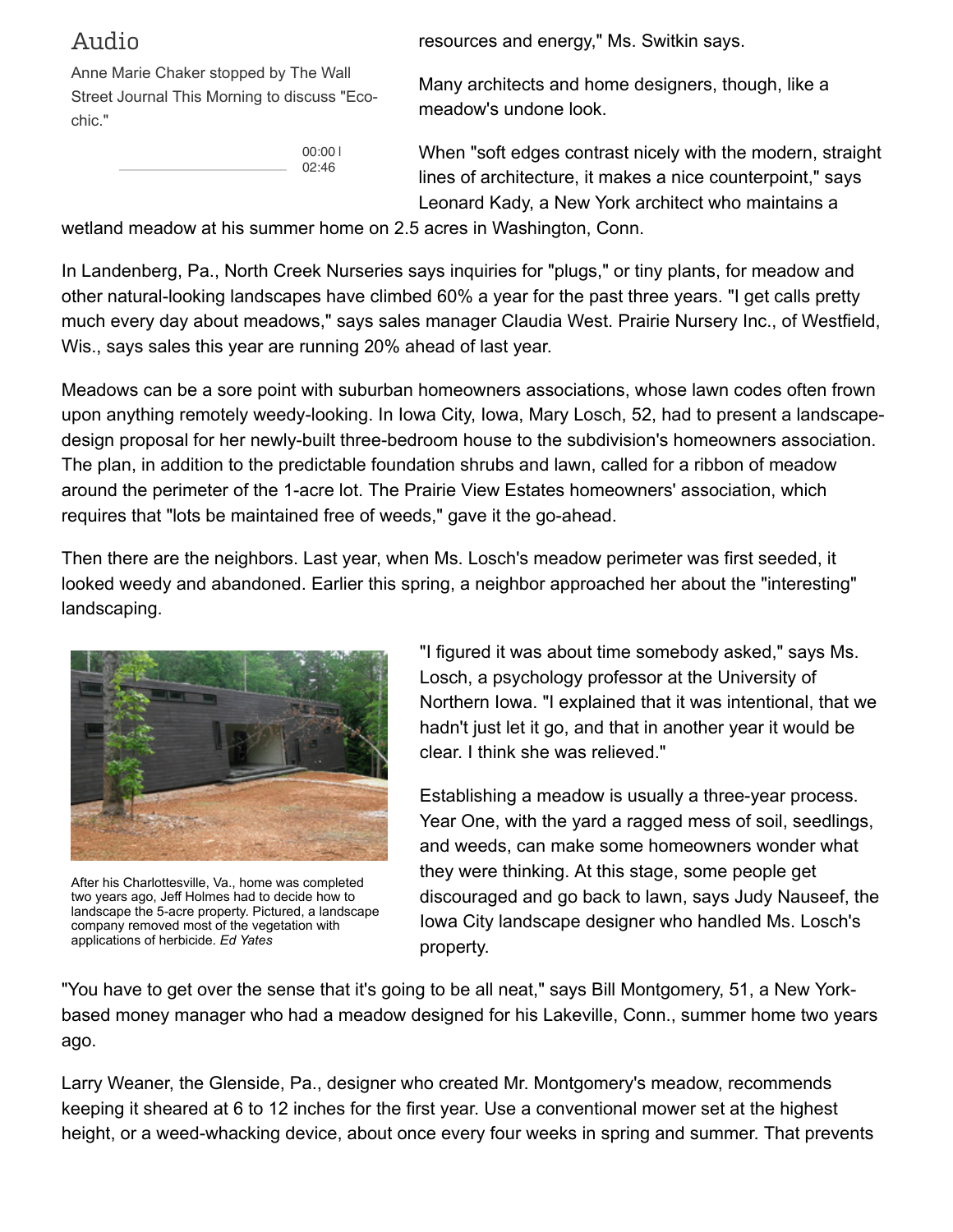weeds from reseeding and encourages the desirable plants to focus energy on developing strong roots, not blooms.

By Year Three, you should be able to put the mower away, Mr. Weaner says. Then, a once-a-year mowdown in late winter is all that is needed. No watering, no fertilizing.

Meadows are flowering and at their best from mid-spring to summer. To keep things interesting in the dead of winter, meadow designers say it's important to plant grasses, which offer movement and texture when nothing is flowering.

Meadows don't have to look completely wild, designers say. An urban meadow can be made up of a few select species planted in drifts, which soften stone walkways or patios.



The meadow in June 2012, one year after seeding with grasses and annual and perennial wildflowers. *Ed Yates*

At least half of meadow plantings should be grasses, Mr. Weaner says. Not only do their root systems help stabilize soil and inhibit weeds, but they also offer movement, texture and year-round interest—even when the blooms have long disappeared. Otherwise, "when flowers are finished, all you're left with are a bunch of dead flowers," says John Greenlee, a Brisbane, Calif., meadow designer and co-author of "The American Meadow Garden." Grasses are "the framework that the flowers have to hang on."

To establish a meadow, it usually takes 10 to 20 pounds of

wildflower and grass seed for each acre, says Howard Bright, president of Ion Exchange, a specialty nursery in Harpers Ferry, Iowa. Using the nursery's "short prairie" seed mix, which costs \$125 per pound, the cost to cover a half-acre property in seed would run from \$625 to \$1,250.

It was relief from the weekly mow that drew Jeff Holmes, a 42-year old professor in Charlottesville, Va., to the idea of a meadow. After construction of his modern four-bedroom house was completed two years ago, he had to decide what to do with the yard. The rural 5-acre property surrounded by forest has a tenuous water supply from a well. "There's not a lot of ground water here and we had no interest in dumping water on a giant lawn," Mr. Holmes says.

He hired J.W. Townsend Inc., a Charlottesville landscape company, which removed all existing vegetation with an application of herbicide in fall 2010, followed by another in spring 2011. In June last year, the yard was ready to be seeded with grasses and wildflowers selected by the company's meadow specialist, Ed Yates, to work well with the region's hard-packed soil and dry conditions.

Some of Mr. Yates's favorites included an annual tickseed (Coreopsis tinctoria), useful because it would flower in the first year. In the meadow's second year, a succession of blooms has already appeared, starting in spring with evening primroses (Oenethera speciosa) and white yarrows (Achillea millefolium) and orange blanketflowers (Gaillardia aristata) blooming now.

Marc Pastorek, a garden designer and meadow specialist in Covington, La., says grasses in the moist, deep South are typically longer than the short-haired meadows of drier climates. The region's hard